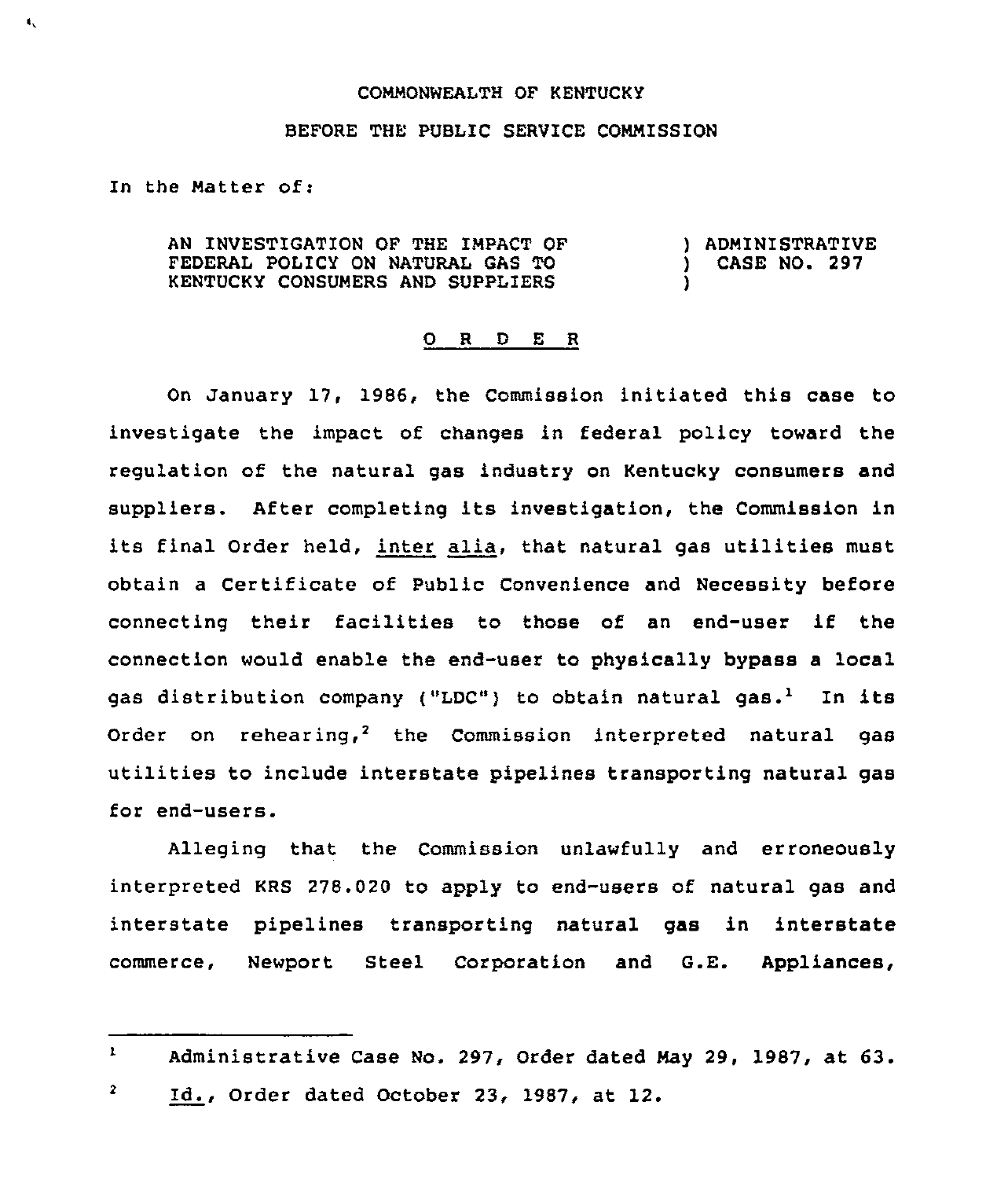intervenors in this proceeding,<sup>3</sup> brought an action for review of both Commission Orders in Franklin Circuit Court. They further alleged that the Natural Gas Act ("NGA") and the actions of the Federal Energy Regulatory Commission ("FERC") had pre-empted this Commission's regulatory authority over end-users and interstate pipelines transporting natural gas to end-users.

Ñ.

While this action was pending, three U.S. Courts of Appeals directly addressed the issue. Nichioan Consolidated Gas Co. v. Panhandle Eastern Pipeline Co., 887 F.2d 1295 (6th Cir. 1989), cert. denied, <sup>494</sup> U.S. 1079 (1990)) Pub. Util. Comm'n of California v. FERC, 900 F.2d 269 (D.C. Cir. 1990); Cascade Natural Gas Corp. v. FERC, 955 F.2d 1412 (10th Cir. 1992), Each held that, where an interstate pipeline is transporting gas interstate for hire directly to end-users, the arrangement is exclusively "the subject of federal regulation pursuant to the NGA because the arrangement involves the transportation of natural gas in interstate commerce, not a local sale." Cascade, 955 F.2d at 1419 (quoting Michigan Consol. Gas Co. v. FERC, 883 F.2d 117, 121 (D.C. Cir. 1989). Such "bypass transactions do not entail the realm of local retail sales that Congress intended to reserve to the states." Id.

As a result of these decisions and upon the Commission's motion, Franklin Circuit Court remanded the matter to the

 $\overline{\mathbf{3}}$ In the original administrative proceedings, Newport Steel Corporation and G.E. Appliances were represented by Kentucky Industrial Utility Consumers ("KIUC"), an unincorporated association of which they are members.